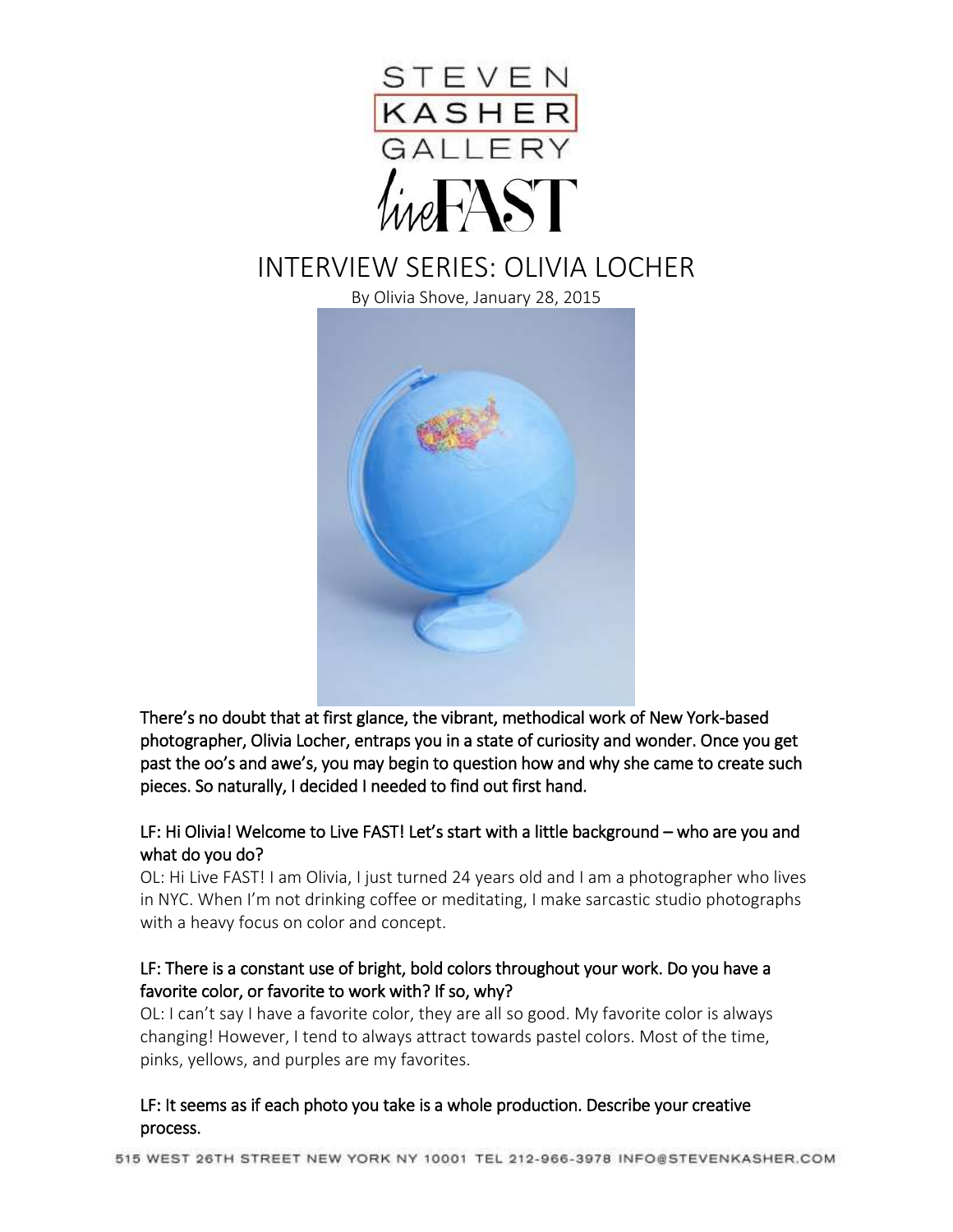

OL: It all starts with an idea for me, once I have the idea I can start producing the shoot. I have a lot of fun pulling certain aspects together, and seeing the idea develop into a finished work.

# LF: Many of your photographs are self-portraits. Is there is a particular reason why you choose to use yourself as the subject as opposed to photographing someone else?

OL: I do take a lot of self portraits but I rarely do this for my individual projects, the self portraits kind of stand alone. I prefer working with a subject for more conceptual ideas. Self portraits for me are more of a fun carefree kind of thing.

# LF: Your "I Fought The Law" series is especially captivating. Which "law" did you shoot first and what inspired it?

OL: The first one I shot was how, "In Alabama it's illegal to have an ice-cream cone in your back pocket" the idea came about because I had a conversation with a friend who made me aware of some silly laws, for some reason that conversation kept haunting me. A year later I decided to start photographing some of them. The production of that shot actually has a funny story. I photographed it outside an ice-cream stand using a makeshift studio situation, the model and I had a large very confused audience.

# LF: What motivates you?

OL: Ideas are my main motivation, I also practice Transcendental Meditation. I also get a lot of inspiration from cinema and contemporary art.

# LF: Name 3 things you couldn't function without.

OL: My practice, coffee, meditation.

# LF: What advice can you give to younger artists trying to break into the industry?

OL: Trust your ideas and take risks, when you're young you should try everything! Photograph everything, test other mediums, paint, sculpt, EXPERIMENT! Also, look at tons of art, go to galleries any chance you can, absorb everything. Learn about art history, it's very important.

# LF: What constitutes something as "art," in your opinion?

OL: It's difficult question because almost everything is considered "art" in this day and age. Beauty is in the eye of the beholder, right? I myself tend to be attracted to very conceptual art.

Matthew Herbert once said this statement regarding music that I often think of, "I still feel that there is too much music in the world. I'm not convinced that we need to make any more music. I read this statistic that said 75% of music on iTunes has never been